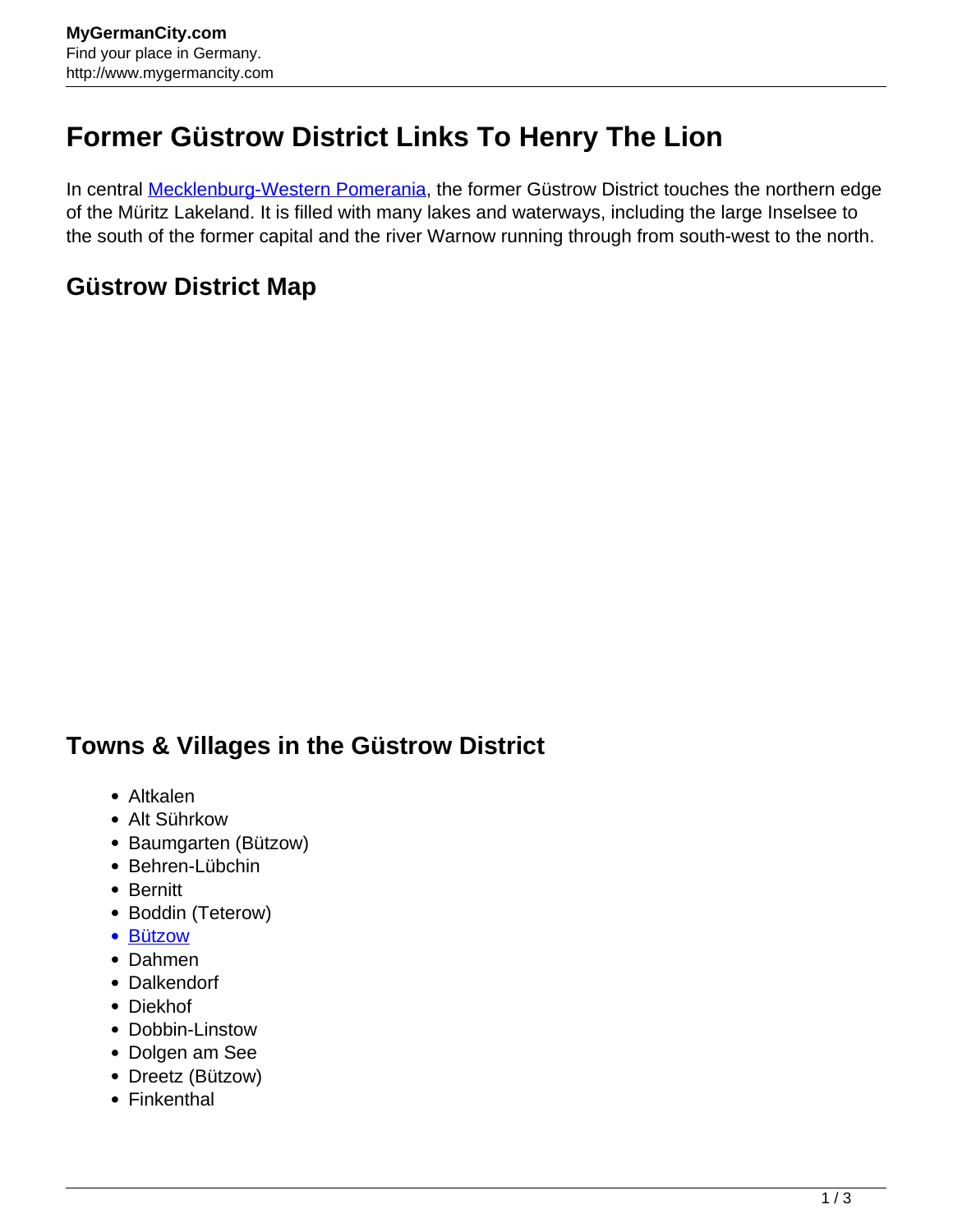**MyGermanCity.com** Find your place in Germany. http://www.mygermancity.com

- Glasewitz
- Gnoien
- Groß Roge
- Groß Schwiesow
- Groß Wüstenfelde
- Grow Wokern
- Gülzow-Prüzen
- [Güstrow](http://www.mygermancity.com/guestrow)
- Gutow
- Hohen Sprenz
- Hohen Demzin
- Hoppenrade
- Jördenstorf
- Jürgenshagen
- Klein Belitz
- Klein Upahl
- Krakow am See
- Kuchelmiß
- Kuhs
- [Laage](http://www.mygermancity.com/laage)
- Lalendorf
- Langhagen
- Lelkendorf
- Lohmen
- Lühburg
- Lüssow
- Mistorf
- Mühl Rosin
- Penzin
- Plaaz
- Prebberede
- Reimershagen
- Rühn
- Sarmstorf
- Schorssow
- Schwasdorf
- Steinhagen (Bützow)
- Sukow-Levitzow
- Tarnow
- [Teterow](http://www.mygermancity.com/teterow)